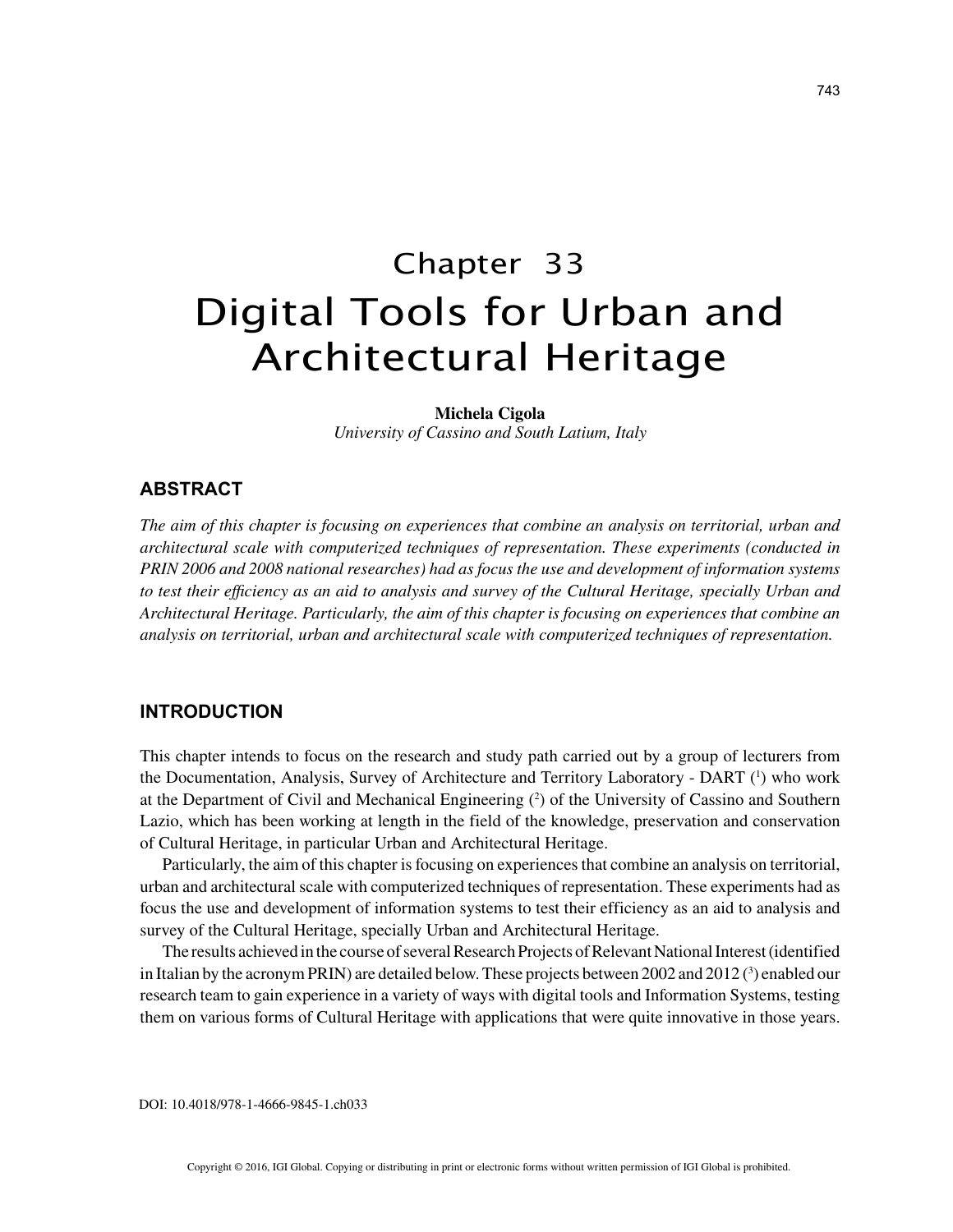# **DIGITAL TOOLS AND INFORMATION SYSTEMS**

Without dwelling on the many definitions that have come into being with regard to Information Systems as their applicability evolved, one can simply and briefly consider them, on the basis of their general use, as the union of a database with the information vectors [*point, line or polygon*] or rasters [*centre of the pixel*] of the digital cartography [*georeferenced*] that is used (Maguire & Rhind, 1999).

This kind of structures, if properly designed, are a dynamic and integrated system for the ongoing management of information on the part of the territory to which they relate, focusing on the transformations to which the latter is subjected (Maurelli 2006).

If the founding principle of Information Systems is the desire to represent reality in order to boost its knowledge and therefore manage it, their main feature is the way in which they represent reality itself: by making it possible to show a multiplicity of, or potentially all information on a single sheet of map [*overlaying*].

The process is made possible by the capability these systems have to create on maps different themes via the connection of databases to the representation of the elements that are the object of study, and to "intersect" the information gained, providing the complete displaying of results without any loss of legibility.

Because of these features, Information Systems are playing an increasingly important role as regards issues relating to Urban and Architetural Heritage, because they make it possible to develop different analytical methods in relation to the spatial forms and their different scales of representation, or to environmental modelling, which is generated by the 3D capabilities of the systems themselves.

Currently the features of these IT facilities, which have been designed to manage spatial data on maps at scales between 1:100,000 and 1:1,000, lack *editing* in the three-dimensional modelling at scales between 1:50 and 1:10; therefore, representations on these scales are handled in CAD environments and are subsequently acquired on request by the system, with procedures that have not yet been completely defined, in particular as regards particularly complex graphical models (Longley, Goodchild, Maguire & Rhind, 2001).

On the basis of these premises, our work began in 2002, with an early experiment that then had a high degree of innovation: the project was the planning and execution of a Geographic IT System applied to Cultural Heritage, in particular to urban heritage.

Our attempt was based on the belief that the digital tools constituted by IT Systems were and still are an adequate means of representation with which one can learn about and therefore enhance the cultural heritage of our country, and manage the data acquired through the gathering of documentary material or metric surveys; that is, the most typical tasks relating to the analysis and the knowledge of architecture and urban fabric (Cigola, 2010).

## **CULTURAL HERITAGE, URBAN HERITAGE, AND ARCHITECTURAL HERITAGE**

"Many of the terms that define the objects of our cultural heritage have undergone a transformation over the years, which is also revealing of the conceptual evolution that has been at the basis of the Italian legislation on this matter.

As the notion of cultural heritage evolved from that of "art object" or of "antiques and fine arts," likewise the notion of architectural heritage (<sup>4</sup>) has evolved from that of "monument"; by this word (from